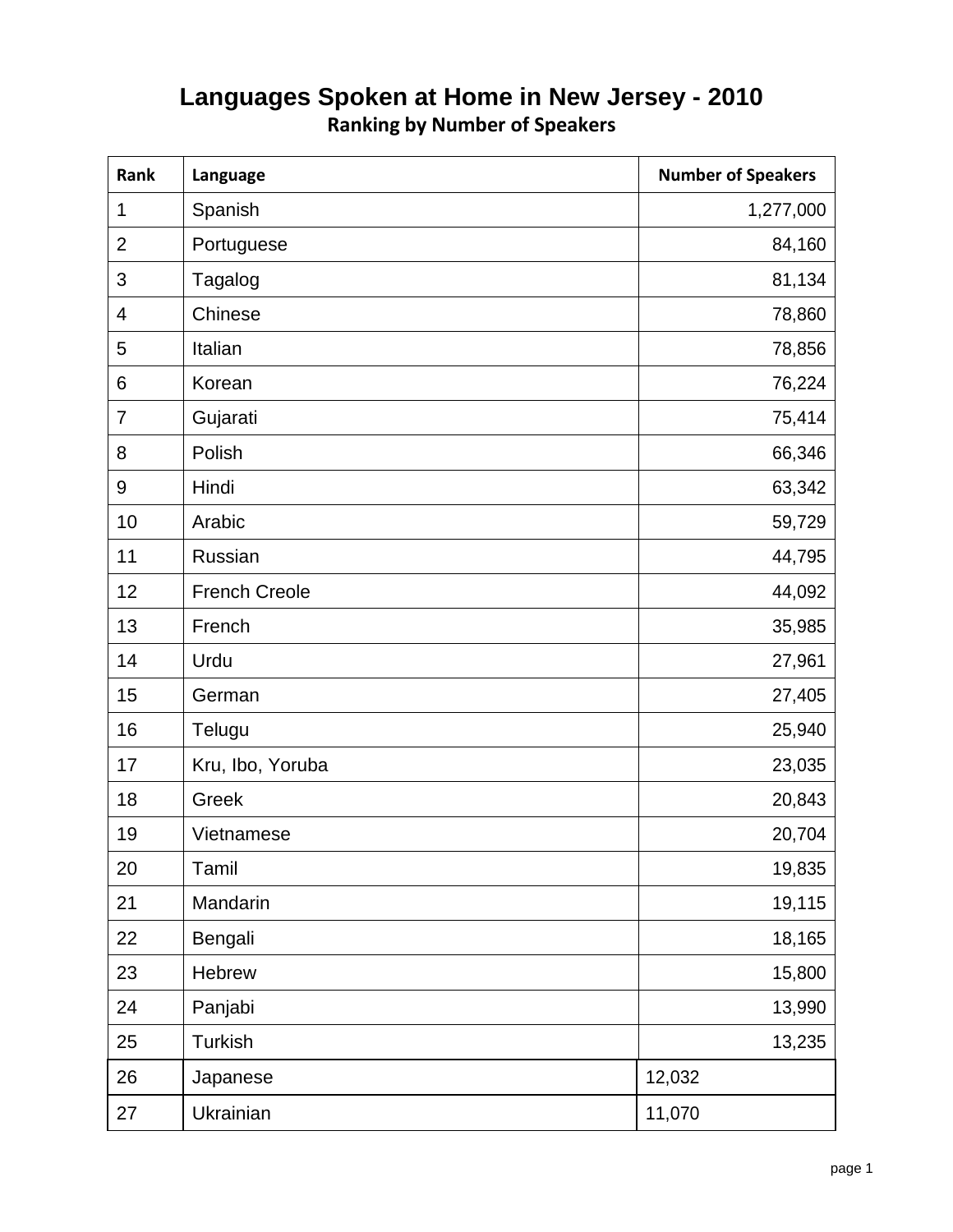| Rank | Language         | <b>Number of Speakers</b> |
|------|------------------|---------------------------|
| 28   | Malayalam        | 9,555                     |
| 29   | India, n.e.c.    | 8,945                     |
| 30   | Persian          | 8,944                     |
| 31   | Albanian         | 8,935                     |
| 32   | Cantonese        | 8,845                     |
| 33   | Marathi          | 8,250                     |
| 34   | Yiddish          | 6,587                     |
| 35   | Hungarian        | 6,296                     |
| 36   | Armenian         | 5,351                     |
| 37   | Kannada          | 5,325                     |
| 38   | Romanian         | 5,285                     |
| 39   | Formosan         | 3,955                     |
| 40   | Slovak           | 3,540                     |
| 41   | Croatian         | 3,490                     |
| 42   | Swahili          | 3,300                     |
| 43   | Macedonian       | 3,275                     |
| 44   | Dutch            | 3,020                     |
| 45   | Serbian          | 2,935                     |
| 46   | Thai             | 2,920                     |
| 47   | Serbocroatian    | 2,540                     |
| 48   | Jamaican Creole  | 2,235                     |
| 49   | <b>Bulgarian</b> | 2,030                     |
| 50   | Patois           | 1,900                     |
| 51   | Amharic          | 1,780                     |
| 52   | Lithuanian       | 1,740                     |
| 53   | Indonesian       | 1,740                     |
| 54   | Caucasian        | 1,660                     |
| 55   | Mande            | 1,370                     |
| 56   | <b>Burmese</b>   | 1,310                     |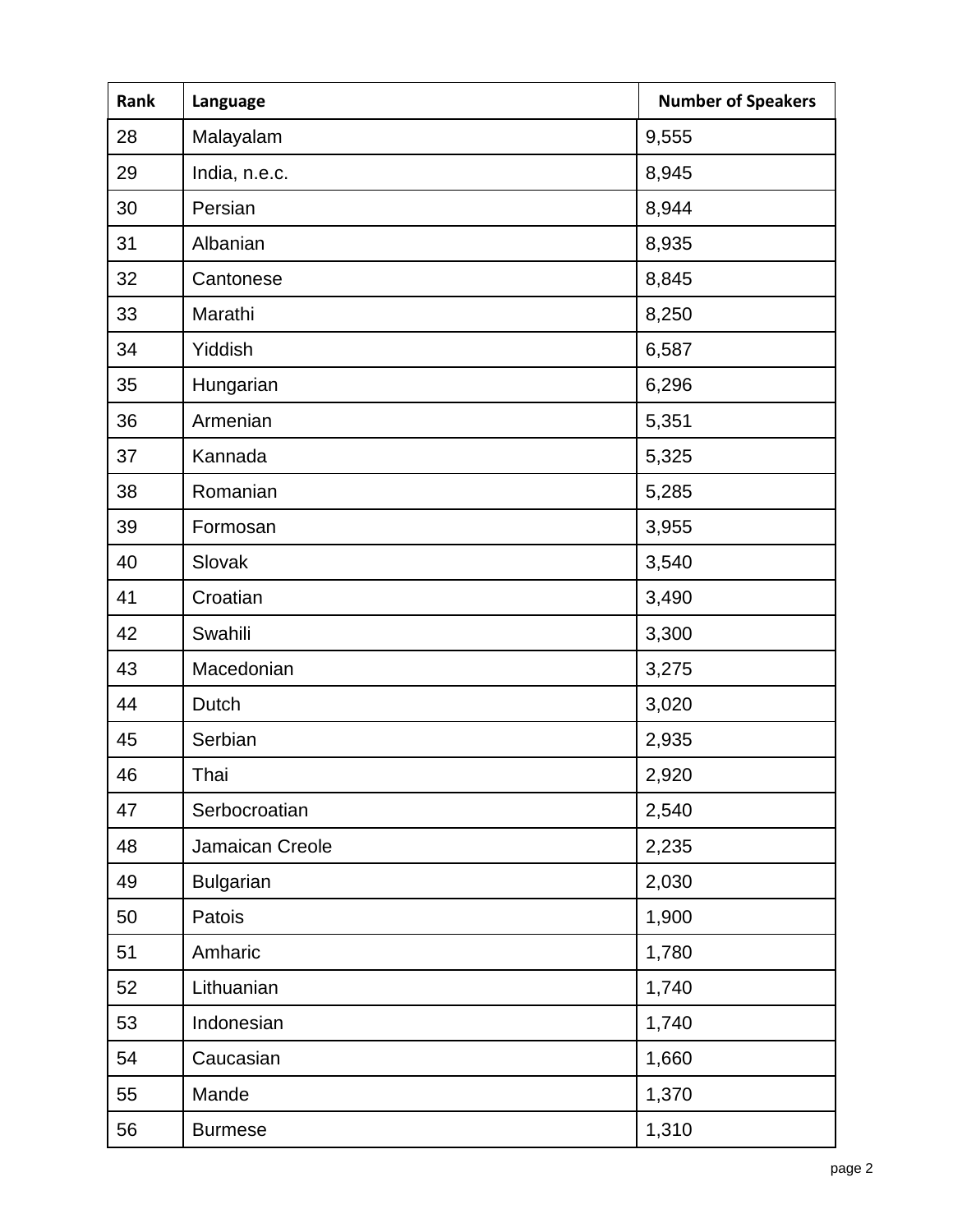| Rank | Language                       | <b>Number of Speakers</b> |
|------|--------------------------------|---------------------------|
| 57   | Swedish                        | 1,255                     |
| 58   | Czech                          | 1,255                     |
| 59   | <b>Bantu</b>                   | 1,170                     |
| 60   | Pakistan, n.e.c.               | 1,155                     |
| 61   | <b>Irish Gaelic</b>            | 1,085                     |
| 62   | Pashto                         | 1,085                     |
| 63   | Sindhi                         | 1,080                     |
| 64   | Sinhalese                      | 1,070                     |
| 65   | Syriac                         | 1,035                     |
| 66   | Norwegian                      | 970                       |
| 67   | <b>Bisayan</b>                 | 930                       |
| 68   | Danish                         | 920                       |
| 69   | Latvian                        | 835                       |
| 70   | Nepali                         | 805                       |
| 71   | Mon-Khmer, Cambodian           | 745                       |
| 72   | Fulani                         | 735                       |
| 73   | Sebuano                        | 665                       |
| 74   | African, not further specified | 610                       |
| 75   | Oriya                          | 600                       |
| 76   | Ilocano                        | 590                       |
| 77   | Estonian                       | 575                       |
| 78   | Afrikaans                      | 540                       |
| 79   | Finnish                        | 475                       |
| 80   | Krio                           | 455                       |
| 81   | <b>Berber</b>                  | 320                       |
| 82   | Malay                          | 310                       |
| 83   | Pampangan                      | 300                       |
| 84   | Kashmiri                       | 295                       |
| 85   | Chadic                         | 295                       |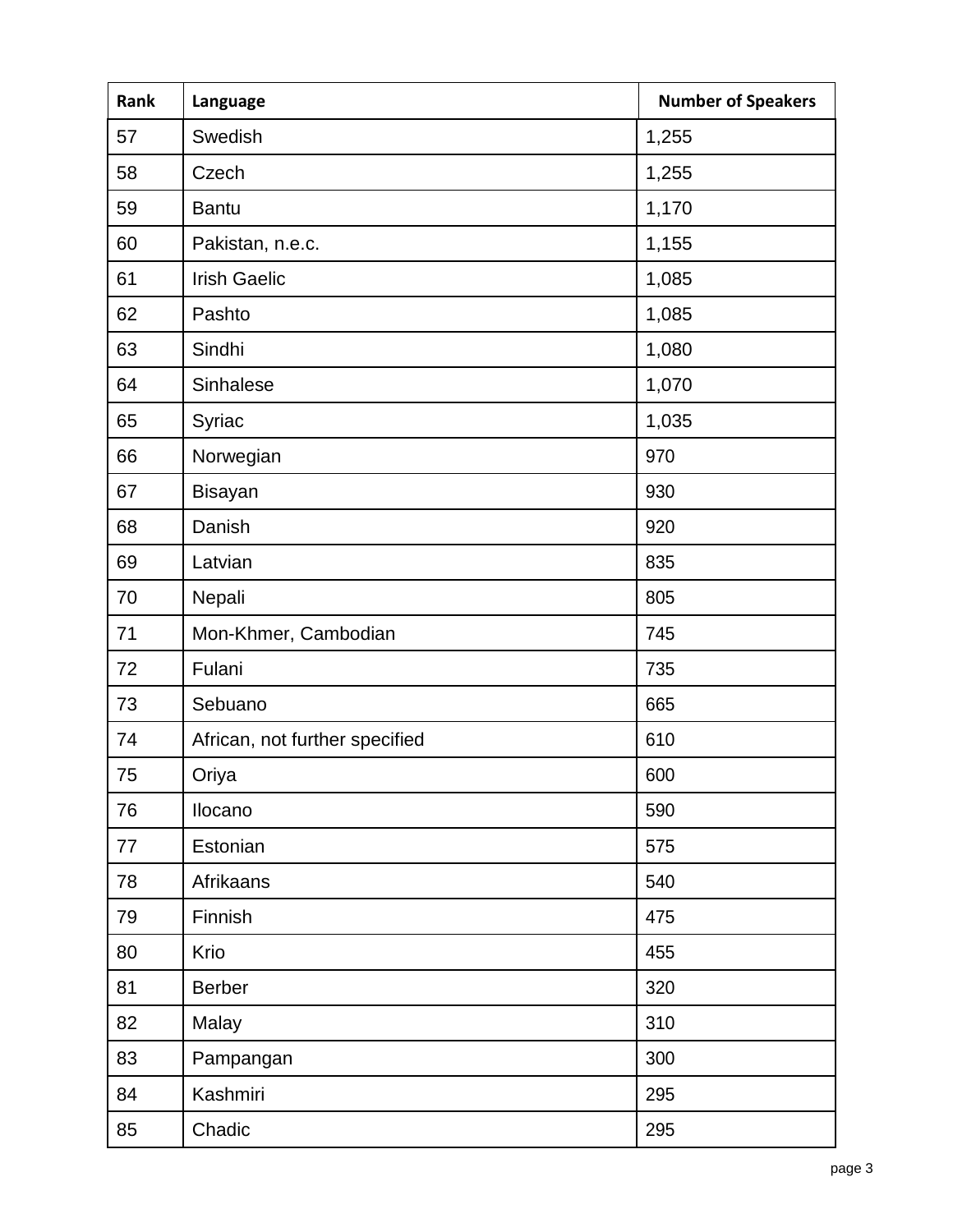| Rank | Language              | <b>Number of Speakers</b> |
|------|-----------------------|---------------------------|
| 86   | Pidgin                | 255                       |
| 87   | Laotian               | 244                       |
| 88   | Mongolian             | 225                       |
| 89   | Dravidian             | 220                       |
| 90   | Munda                 | 200                       |
| 91   | Fuchow                | 190                       |
| 92   | Ottawa                | 190                       |
| 93   | Uighur                | 180                       |
| 94   | Gur                   | 180                       |
| 95   | Efik                  | 170                       |
| 96   | Gondi                 | 155                       |
| 97   | American Indian       | 155                       |
| 98   | Slovene               | 150                       |
| 99   | <b>Kurdish</b>        | 150                       |
| 100  | Wu                    | 140                       |
| 101  | Assamese              | 135                       |
| 102  | Tibetan               | 125                       |
| 103  | Melanesian            | 125                       |
| 104  | Quechua               | 125                       |
| 105  | <b>Scottic Gaelic</b> | 120                       |
| 106  | Catalonian            | 105                       |
| 107  | Ojibwa                | 95                        |
| 108  | Sudanic               | 90                        |
| 109  | Chamorro              | 85                        |
| 110  | Welsh                 | 80                        |
| 111  | Arawakian             | 80                        |
| 112  | Icelandic             | 75                        |
| 113  | Samoan                | 75                        |
| 114  | Aztecan               | 75                        |